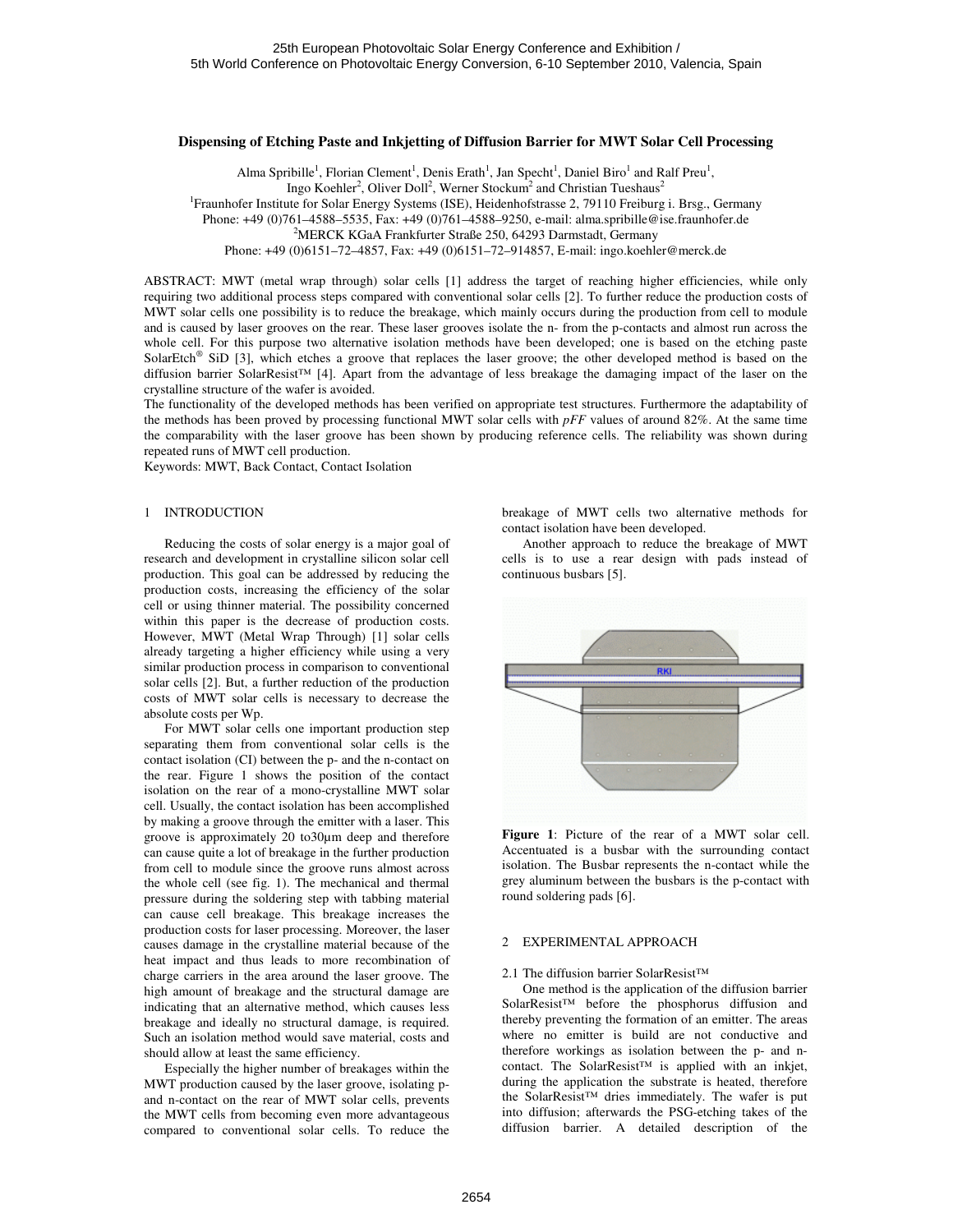applications and the functionality of the diffusion barrier SolarResist<sup>™</sup> is given in [4].

 As the diffusion barrier causes no groove at all it can be assumed that the breakage potential of the wafers decreases. This will reduce the production costs of MWT solar cells. Another advantage of SolarResist™ is that it has no damaging impact on the wafer and therefore causes no additional recombination of charge carriers.

 Figure 2 and 3 show the process schemes of MWT solar cells using the alternative contact isolation methods in comparison with the currently used laser groove. Compared to the laser groove the contact isolation with SolarResist™ as a diffusion barrier does not need an additional step. The printing of SolarResist™ replaces the contact isolation by laser.



**Figure 2**: Process scheme of MWT solar cells with a laser groove and with SolarResist™ as a diffusion barrier for back side contact isolation

# 2.2 The etching paste SolarEtch® SiD

 The second alternative contact isolation method is the selective etching of the emitter after the diffusion. This etching is realized with the etching paste SolarEtch® SiD. The etching paste is applied with a dispenser and subsequently heated/activated in a furnace. Afterwards the etching paste can be removed with water in an ultra sonic bath or during the PSG-etching. The created etching groove needs to be at least as deep as the emitter which is around 0.5  $\mu$ m. The experimentally identified depth of the etching groove is  $1$  to  $2 \mu$ m. Therefore it is unlikely to cause as much breakage as the 20 to 30 µm deep laser groove. Furthermore the etching paste only etches off the silicon without damaging the crystalline structure; therefore the etching groove should cause less recombination of charge carrier. A detailed description of the applications and the functionality of SolarEtch® SiD can be found in [3].



**Figure 3**: Process scheme of MWT solar cells with a laser groove and with an etching groove realised with SolarEtch® SiD as contact isolation.

 As can be seen in figure 3 using SolarEtch® SiD to produce an etching groove takes one additional step with the drying/heating of the paste. For industrial production the heating could be included in an inline system for dispensing and heating the etching paste.

 Overall the expected lower breakage rate at least equals the additional complexity of the process.

## 3 RESULTS AND DISCUSSION

 After identifying adequate alternatives for the contact isolation on MWT solar cells suitable dispensing and inkjetting conditions had to be found. For this purpose a series of tests was performed. With parameters being suitable deduced from those pre-evaluating tests, the two methods had to be tested on test structures for their efficiency, as well as on MWT cells for their adaptability and their reliability to generate sufficient contact isolation.

 Alternatives for the contact isolation on the rear of MWT solar cells need to fulfill specific requirements to be of advantage over the existing contact isolation by laser. First the alternative method needs to provide secure contact isolation; this can be concluded from the parallel resistance  $(R<sub>P</sub>)$ . Second, the cell performance under application of the alternative contact isolation needs to be equal or even better. An advantage in the cell performance can probably be achieved due to less  $j_{02}$ losses which are caused by the damage the laser groove causes. The laser melts some of the silicon and thereby damages the crystalline structure of the cell. This damage leads to an increase of  $j_{02}$  which reduces the fill factor and furthermore the efficiency. Third the alternative methods should be nearly as fast as the laser but overall not taking more than two seconds per wafer. Otherwise they are not usable for industrial production.

## 3.1 Functionality tests

 To develop the two alternative contact isolation methods first tests were carried out to prove there ability to isolate two contacts. Therefore the test structure shown in figure 4 was designed.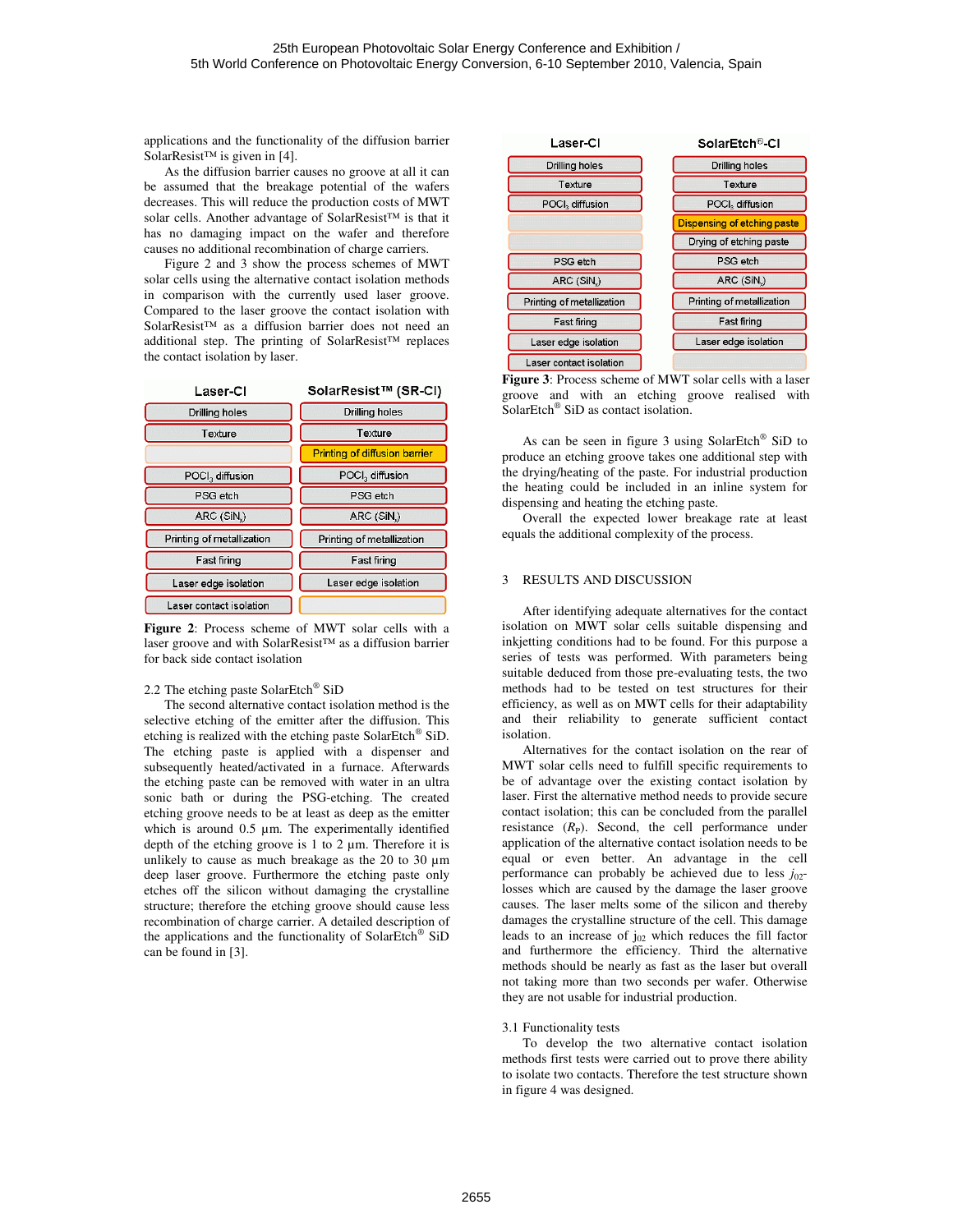

**Figure 4**: Designed test structure.

 The test structure is designed to verify that the alternative isolation methods apply the same resistance and therefore the same quality of isolation as the approved laser groove and the thermal oxide. As additional references two of the squares are left without isolation, on these squares the resistance in between the two contact pads with conductive emitter can be measured. That gives an orientation on how much higher the resistance is due to the different isolation methods.

 The test structures were processed as shown in figure 5. The chosen process is close to the actual cell process to make the results easily transferable to complete processed solar cells



**Figure 5**: Process scheme of the test structure. The process steps 3, 5, 6 and 9 are only applied on selected squares. The thermal oxide shows the same design on all processed test structures.

 After processing the test structures a 4-pointmeasurement is performed. The results of these measurements are shown in figure 6 for the use of SolarResist™ and in figure 7 for the use of SolarEtch<sup>®</sup> SiD.

 In figure 6 the results of the test structure, which were processed by using SolarResist™ as a diffusion barrier and thereby generating contact isolation are shown. Enlisted are: no CI, thermal oxide, laser groove and SolarResist™ printed once as well as twice. All isolation methods show a significantly higher resistance than the squares without CI. Hence, sufficient contact isolation can be achieved with SolarResist™. The absolute resistance is not decisive. As it does not seem to bring an advantage to print the SolarResist™ twice,





**Figure 6**: Results of the 4-point-measurement of the test structure under use of SolarResist™.

The test structure results for the use of SolarEtch<sup>®</sup> are presented in figure 7. Enlisted are: Squares without CI, with thermal oxide as CI, with a laser groove as CI and with SolarEtch used for CI, dispensed at the speeds 80, 90, 100, 110 and 120 mm/s. As obvious all contact isolation methods allow a considerably higher resistance than no CI at all. The differences between the isolation methods are not significant enough to have any informative value. Hence, sufficient contact isolation can be achieved using SolarEtch® SiD for creating an etching groove.



**Figure 7**: Results of 4-point-measurment of the contact isolation of the test structure for the use of SolarEtch® SiD, which was dispensed at five different velocities.

 Figure 8 shows the results of the 4-pointmeasurement of further test structures, which were processed with SolarEtch® SiD dispensed at higher velocities of up to 800 mm/s. A faster dispensing speed results in less dispensed etching paste. Observable is, that even using a high velocity a contact isolation can still be achieved.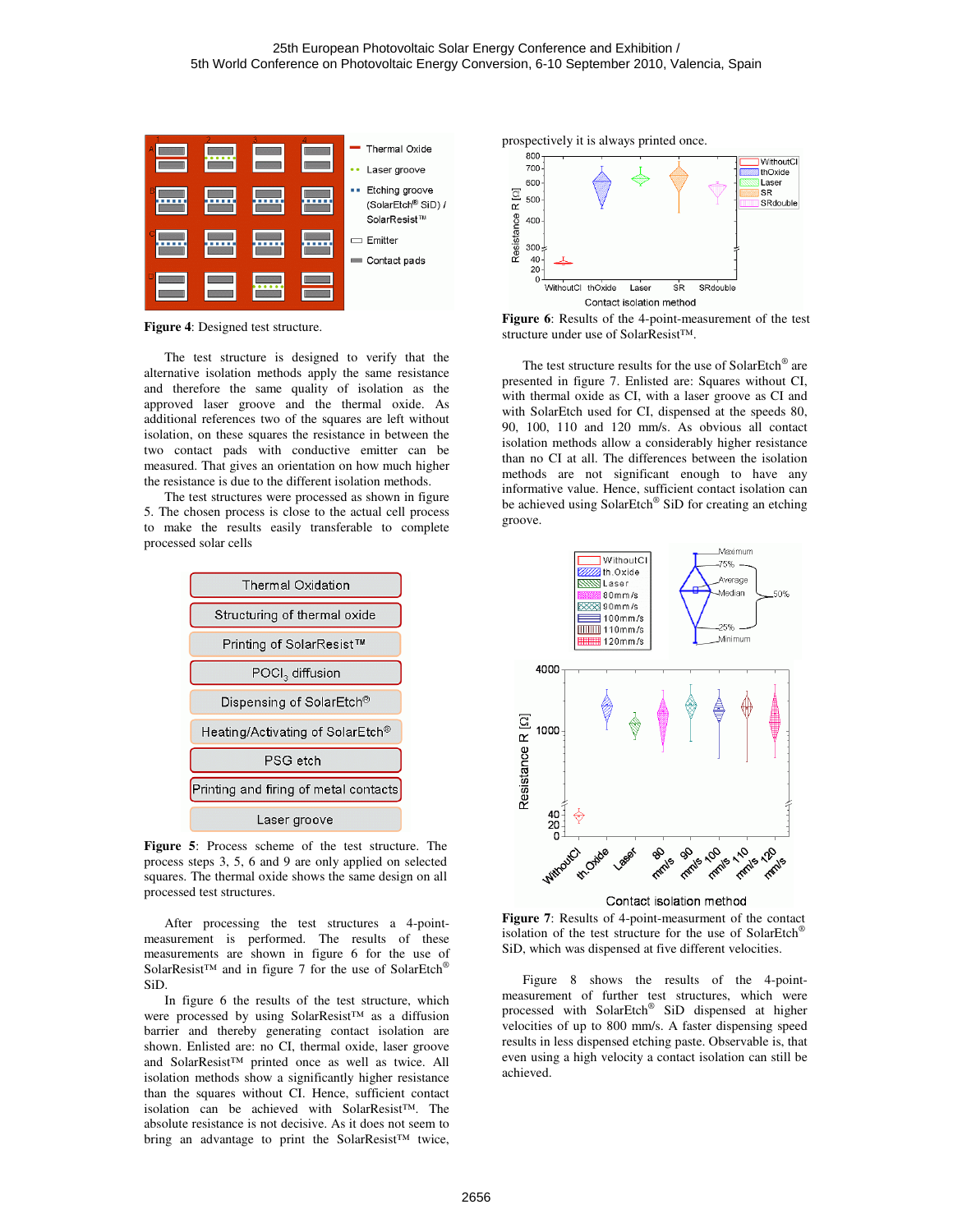

**Figure 8**: Results of 4-point-measurment of the contact isolation of the test structure for the use of SolarEtch® SiD dispensed at high speeds.

**Table I:** Process times for a three nozzle dispenser for dispensing SolarEtch® SiD at various velocities to achieve contact isolation.

| Velocity [mm/s]  | 120  | 300 | 400                 | 600 | -800 |
|------------------|------|-----|---------------------|-----|------|
| Process time [s] | 2.61 |     | 1.04 0.78 0.52 0.39 |     |      |

 Table I shows the results of the calculated process times. The calculation of the process times are based on the results shown in figure 8 and the assumption that a dispenser with three parallel nozzles could be used for dispensing the SolarEtch® SiD in an industrial inlineprocess. A dispensing length of 313 mm per nozzle, which relates to a  $156*156$  mm<sup>2</sup> wafer, is assumed. Process times of about half a second can be achieved while still assuring sufficient contact isolation. These are suitable process times for industrial cell production.

### 3.2 Results of MWT solar cells

 After the functionality of the alternative isolation methods has been assessed on the test structures the two methods were refined and implemented into the standard MWT cell process, which is described in [2]. All 28 MWT cells have been processed on mono-crystalline material with a base resistance of 2 to 6  $\Omega$ cm and received a laser groove as edge isolation. MWT cells with contact isolation realised by an etching groove as well as the inkjettable diffusion barrier have been processed.



**Figure 9**: Picture of a contact isolation on the rear of a MWT solar cell realized by an etching groove using SolarEtch<sup>®</sup> SiD. Around  $2/3$  of the etching groove are visible while one third is covered by aluminum.

 A section of the rear of a complete processed MWT solar cell is shown in figure 9. Observable is a gap of around 275 µm between the etching groove and the ncontact. In this gap the emitter is disclosed. The contact isolation is realized by the etching groove between the emitter and the p-contact. The spacing shown in figure 9 can be reduced using a more precise alignment of dispensing the etching paste.



**Figure 10**: Picture of a contact isolation on the rear of a MWT solar cell realized by SolarResist™.

 Figure 10 shows a fraction of the rear of a processed MWT cell, which illustrates part of the contact isolation. The section in figure 10 which is labelled SolarResist™ marks the area where the SolarResist™ was printed. As the SolarResist™ has been removed during the PSGetching the slight difference of shade is most likely caused by the different doping. While the left, slightly darker part is boron doped area, which has previously been printed with SolarResist™, the right part is open lying phosphorus doped emitter. The contact isolation is achieved by the boron doped area beneath the previously printed area and the diffused emitter, which belongs to the p-contact.

 For all processed MWT solar cells IV-measurement were performed. The graph of the resulting pseudo fill factor (*pFF*) is shown in figure 11. The pseudo fill factor is the fill factor without any losses due to series resistances; therefore it is a value for the losses caused by parallel resistance and  $j_{02}$ . Each group, SolarEtch<sup>®</sup>-CI (SE-CI) and SolarResist™-CI (SR-CI), has its one reference group, which has been processed together apart from the contact isolation. For the reference groups the CI was accomplished by laser grooves. The cells with SolarEtch® -CI can not be compared with the cells with SolarResist™-CI as they were processed separately.



**Figure 11**: Pseudo fill factors of the produced MWT solar cells. For one group each the contact isolation was realized by using SolarEtch<sup>®</sup> SiD (SE-CI) and SolarResist™ (SR-CI) and Laser-CI as reference.

 As shown in figure 11 the results of MWT solar cells processed with the alternative contact isolation methods are in the case of SolarResist™ nearly as good as the reference. The MWT cells processed with SolarEtch® SiD are even better than the references.

 The exact numbers of the median are shown in table II. Overall the *pFF*s of all groups are on the same level. Only little differences of up to 0.2  $\%$ <sub>abs.</sub> are observed, which can be neglected. Furthermore the results of the parallel resistances are shown in table II. All groups have a median parallel resistance above 10  $k\Omega^*$ cm<sup>2</sup>, which